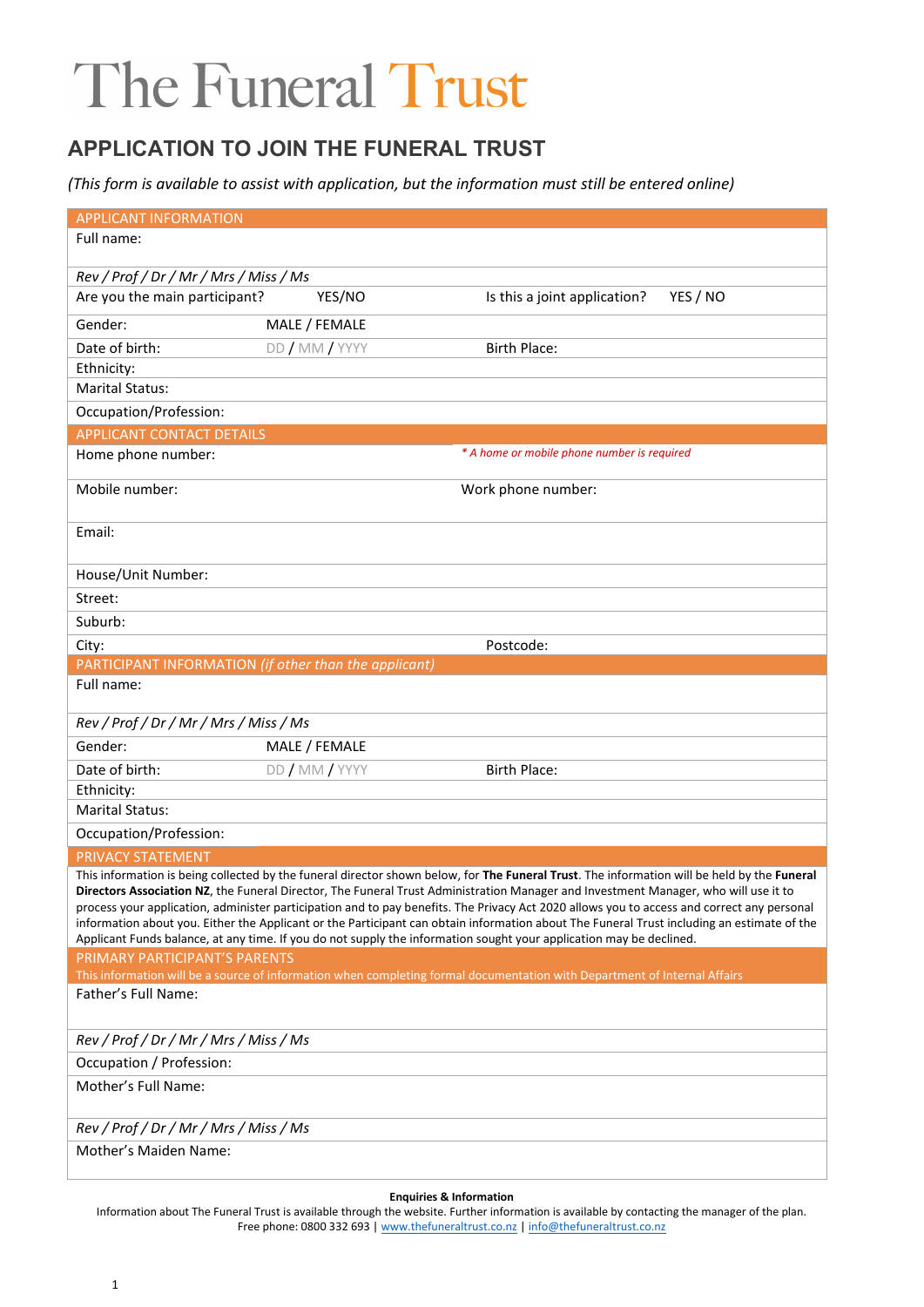| Occupation / Profession:   |                                        |                                                                                                                           |                      |                          |         |  |
|----------------------------|----------------------------------------|---------------------------------------------------------------------------------------------------------------------------|----------------------|--------------------------|---------|--|
|                            |                                        | LIVING CHILDREN DATES OF BIRTH & GENDER                                                                                   |                      |                          |         |  |
|                            |                                        | This information will be a source of information when completing formal documentation with Department of Internal Affairs |                      |                          |         |  |
|                            | Child 1: DD / MM / YYYY   Gender:      |                                                                                                                           | Child 2:             | DD /MM / YYYY            | Gender: |  |
|                            | Child $3:$ DD /MM / YYYY               | Gender:                                                                                                                   |                      | Child $4:$ DD /MM / YYYY | Gender: |  |
|                            |                                        | SPOUSE'S INFORMATION (Only fill if this is a joint application)                                                           |                      |                          |         |  |
|                            |                                        | This information will be a source of information when completing formal documentation with Department of Internal Affairs |                      |                          |         |  |
| Full name:                 |                                        |                                                                                                                           |                      |                          |         |  |
|                            |                                        |                                                                                                                           |                      |                          |         |  |
|                            | Rev / Prof / Dr / Mr / Mrs / Miss / Ms |                                                                                                                           |                      |                          |         |  |
| Gender:                    |                                        | MALE / FEMALE                                                                                                             |                      |                          |         |  |
| Date of birth:             |                                        | DD / MM / YYYY                                                                                                            |                      | <b>Birth Place:</b>      |         |  |
| Ethnicity:                 |                                        |                                                                                                                           |                      |                          |         |  |
| <b>Marital Status:</b>     |                                        |                                                                                                                           |                      |                          |         |  |
|                            | Occupation/Profession:                 |                                                                                                                           |                      |                          |         |  |
|                            |                                        | SPOUSE'S PARENTS (Only fill if this is a joint application)                                                               |                      |                          |         |  |
|                            |                                        | This information will be a source of information when completing formal documentation with Department of Internal Affairs |                      |                          |         |  |
| Father's Full Name:        |                                        |                                                                                                                           |                      |                          |         |  |
|                            |                                        |                                                                                                                           |                      |                          |         |  |
|                            | Rev / Prof / Dr / Mr / Mrs / Miss / Ms |                                                                                                                           |                      |                          |         |  |
|                            | Occupation / Profession:               |                                                                                                                           |                      |                          |         |  |
| Mother's Full Name:        |                                        |                                                                                                                           |                      |                          |         |  |
|                            |                                        |                                                                                                                           |                      |                          |         |  |
|                            | Rev / Prof / Dr / Mr / Mrs / Miss / Ms |                                                                                                                           |                      |                          |         |  |
|                            | Mother's Maiden Name:                  |                                                                                                                           |                      |                          |         |  |
|                            | Occupation / Profession:               |                                                                                                                           |                      |                          |         |  |
|                            |                                        |                                                                                                                           |                      |                          |         |  |
|                            | <b>FUNERAL PREARRANGEMENTS</b>         |                                                                                                                           |                      |                          |         |  |
|                            |                                        | This information assists in prearranging the services you may require.                                                    |                      |                          |         |  |
| <b>Funeral Service at:</b> |                                        |                                                                                                                           |                      |                          |         |  |
|                            |                                        |                                                                                                                           |                      |                          |         |  |
| Officiant:                 |                                        |                                                                                                                           | Region (if any):     |                          |         |  |
| Cremation or Burial?       |                                        | $\overline{\Box}$ Cremation                                                                                               | Plot (if any):       |                          |         |  |
|                            |                                        | $\Box$ Burial                                                                                                             | Plot type:           |                          |         |  |
|                            |                                        |                                                                                                                           | $\square$ New        |                          |         |  |
|                            |                                        |                                                                                                                           | $\Box$ Reopen        |                          |         |  |
|                            |                                        |                                                                                                                           | $\square$ Reserve    |                          |         |  |
|                            |                                        |                                                                                                                           |                      | □ Ordinary Depth         |         |  |
|                            |                                        |                                                                                                                           | □ Two Deep           |                          |         |  |
|                            |                                        |                                                                                                                           | $\square$ Three Deep |                          |         |  |
| <b>Newspaper Notices:</b>  |                                        |                                                                                                                           |                      |                          |         |  |
| Casket Type:               |                                        |                                                                                                                           |                      |                          |         |  |
| Ashes Disposal:            |                                        |                                                                                                                           |                      |                          |         |  |
| Floral Arrangement:        |                                        |                                                                                                                           |                      |                          |         |  |
|                            |                                        |                                                                                                                           |                      |                          |         |  |
|                            |                                        |                                                                                                                           |                      |                          |         |  |
|                            |                                        |                                                                                                                           |                      |                          |         |  |
|                            | PERSON / ORGANIZATION TO BE NOTIFIED   |                                                                                                                           |                      |                          |         |  |

This is the person/organization to be contacted on death

Full name:

### **Enquiries & Information**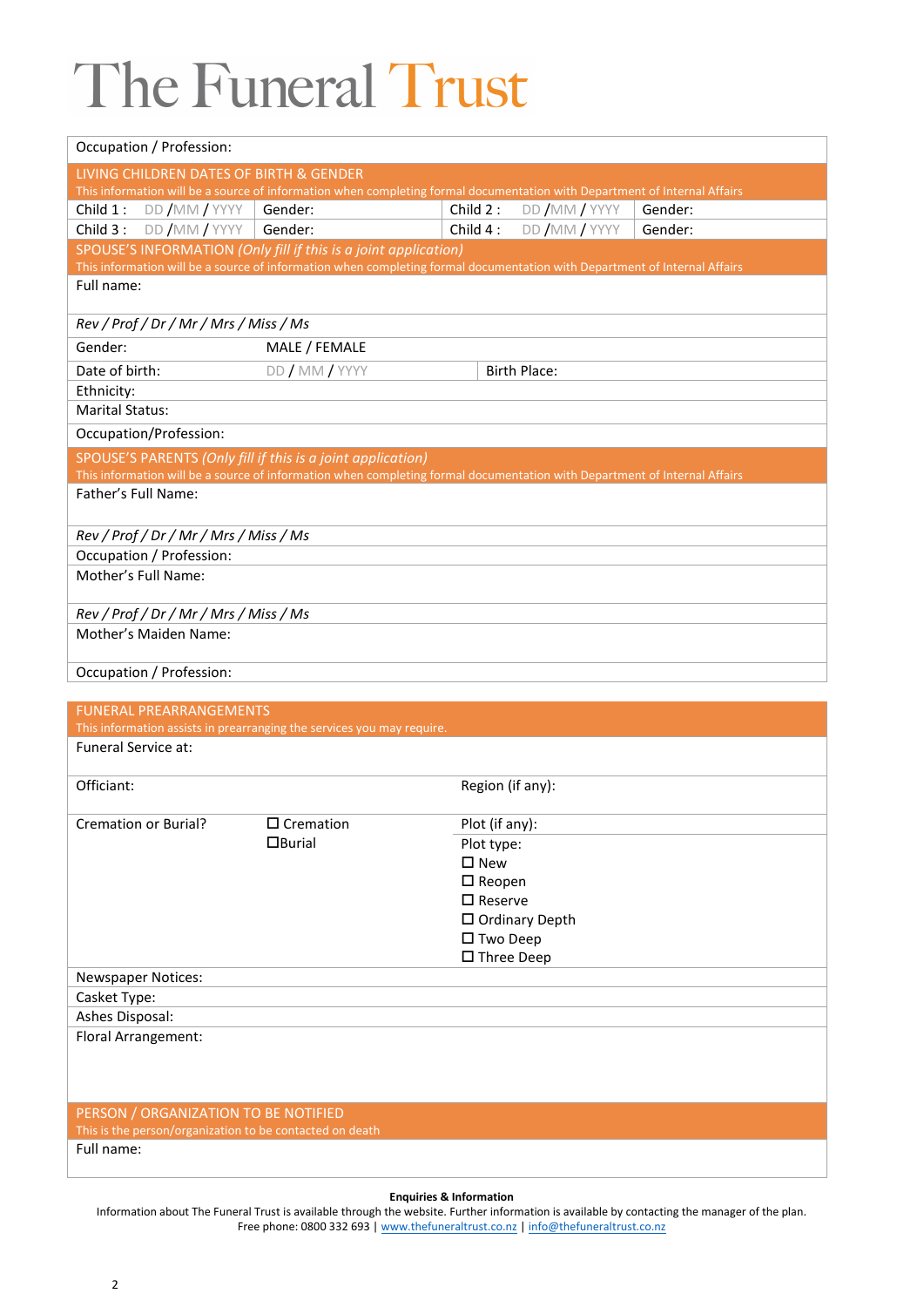Relationship: Contact number: Email: Email: Email: Email: Email: Email: Email: Email: Email: Email: Email: Email: Email: Email: Email: Email: Email: Email: Email: Email: Email: Email: Email: Email: Email: Email: Email: Email: Email: Ema Address: ADDITIONAL SPECIAL NOTES This is to let your Funeral Director know if there is anything else that you would like them to know before meeting with you

#### TERMS & CONDITIONS

The Funeral Directors Association of New Zealand has established **The Funeral Trust** under a Trust Deed that sets out the terms and conditions of the Trust. Funeral Directors which belong to the Funeral Directors Association NZ may receive, on behalf of the Trustee, payments from those wishing to prepay funeral funds on behalf of themselves or another person into The Funeral Trust. Before any such payment is made, the Trustee requires the Funeral Director and the Applicant to enter into an agreement for pre-arrangement and prepayment towards their funeral. The "Applicant" is the person who is pre-paying and pre-arranging towards their funeral for the Participant. The "Participant" is the person for whom the pre-paid and pre-arranged towards the funeral has been arranged. The Applicant and the Participant may be the same person.

**I agree to the terms and conditions of this agreement**

### **INSTRUCTIONS**

There are three simple steps to follow:

#### **Enquiries & Information**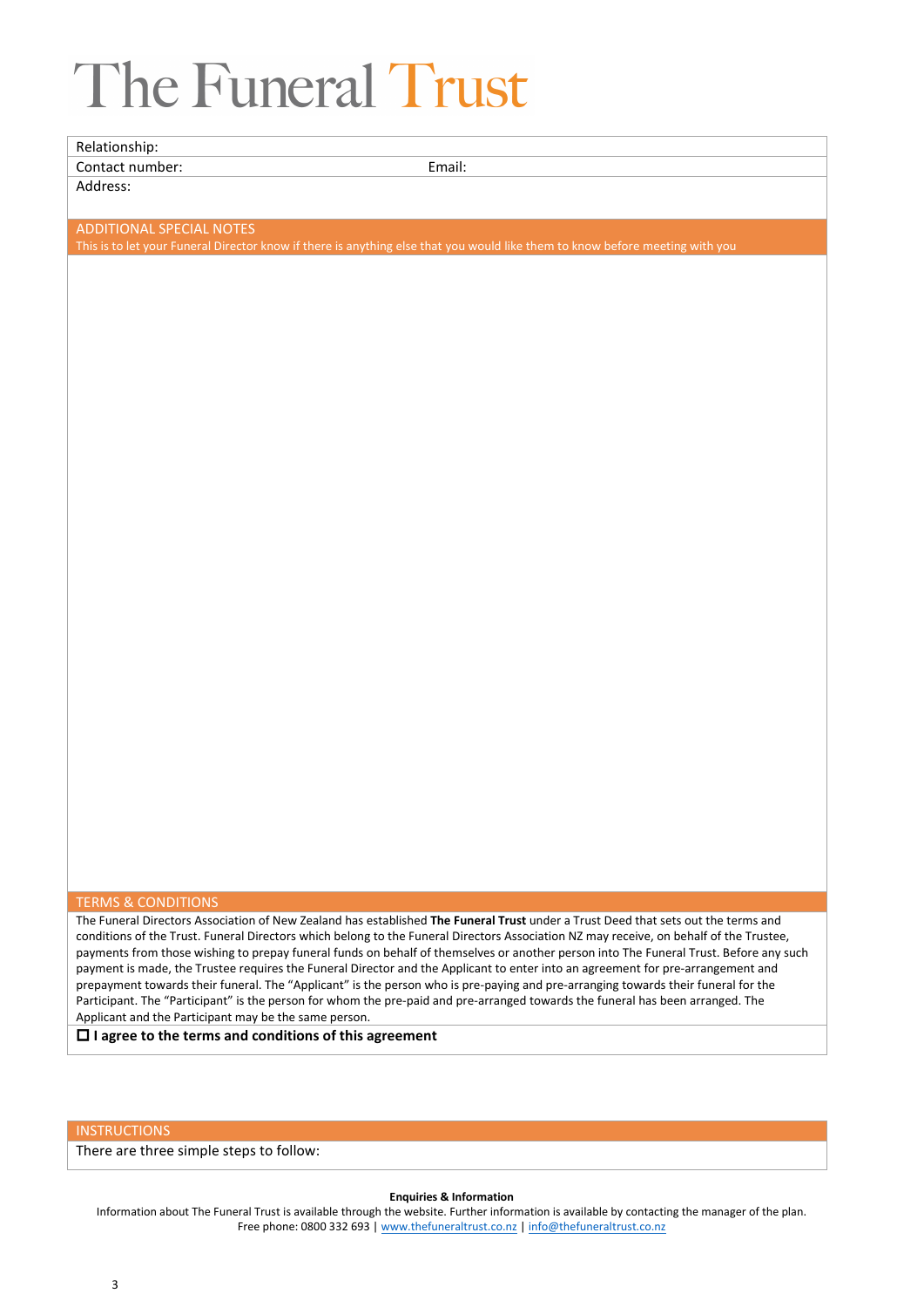- 1. Disbursements Determine which services you would like to obtain and place an estimated value (Note: These services and prices are indicative and may charge). Select as many or as few as you would like.
- 2. Payment Method and Details Select whether your payment will be single payment for instalments.
- 3. Provide the required identification.

### DISBURMENTS

Where the price of any service, merchandise or disbursement is shown and the actual price at the time of the funeral is more than that amount, the difference will be met first from the balance of the Applicant Funds held on trust (if applicable), with any balance being paid by the estate of the Participant(s)

| <b>Services</b>                                                                | <b>Primary Participant</b> | <b>Spousal Participant</b> |  |  |  |
|--------------------------------------------------------------------------------|----------------------------|----------------------------|--|--|--|
| <b>Professional Services</b>                                                   | \$                         |                            |  |  |  |
| (including removal, hygienic preservation                                      |                            |                            |  |  |  |
| preparing and filing documentation,                                            |                            |                            |  |  |  |
| directing funeral)                                                             |                            |                            |  |  |  |
| Removal / Transfers                                                            | \$                         | \$                         |  |  |  |
| Casket                                                                         | \$                         | \$                         |  |  |  |
| Death Notices (instead of Newspaper Notices)                                   |                            |                            |  |  |  |
| Care of the body                                                               | \$                         | \$                         |  |  |  |
| <b>Newspaper Notices</b>                                                       | \$                         | \$                         |  |  |  |
| Reception/Lounge Hire                                                          | \$                         | \$                         |  |  |  |
| Services Sheets                                                                | \$                         | Ś.                         |  |  |  |
| Minister/Celebrant                                                             | \$                         | Ś                          |  |  |  |
| Organist/Music                                                                 | \$                         | \$                         |  |  |  |
| Flowers                                                                        | \$                         | \$                         |  |  |  |
| <b>Audio Visual</b>                                                            | \$                         | \$                         |  |  |  |
| Catering                                                                       | \$                         | \$                         |  |  |  |
| Ashes Placement**                                                              | \$                         | \$                         |  |  |  |
| Memorial Work**                                                                | \$                         | \$                         |  |  |  |
| Death Certificate                                                              | \$                         | \$                         |  |  |  |
| Cemetery/Cremation Fees/Medical                                                | \$                         | \$                         |  |  |  |
| Certificate**                                                                  |                            |                            |  |  |  |
| **May be allocated only to the first funeral of two or more Joint Applications |                            |                            |  |  |  |
| <b>TOTAL</b>                                                                   |                            | \$                         |  |  |  |
|                                                                                |                            |                            |  |  |  |

### PAYMENT METHOD *(choose one)*

| $\Box$ Single Payment:                | Internet Banking into account 03-0584-0197571-00<br>Please include your Account Number as the Reference    |                  |  |
|---------------------------------------|------------------------------------------------------------------------------------------------------------|------------------|--|
|                                       |                                                                                                            |                  |  |
| $\Box$ Instalments/Automatic Payment: | Regular payment amount \$                                                                                  | (minimum initial |  |
|                                       | payment \$200, then \$20 per fortnight)<br>Please attach the Automatic Payment Form with this application. |                  |  |
|                                       |                                                                                                            |                  |  |

#### **Enquiries & Information**